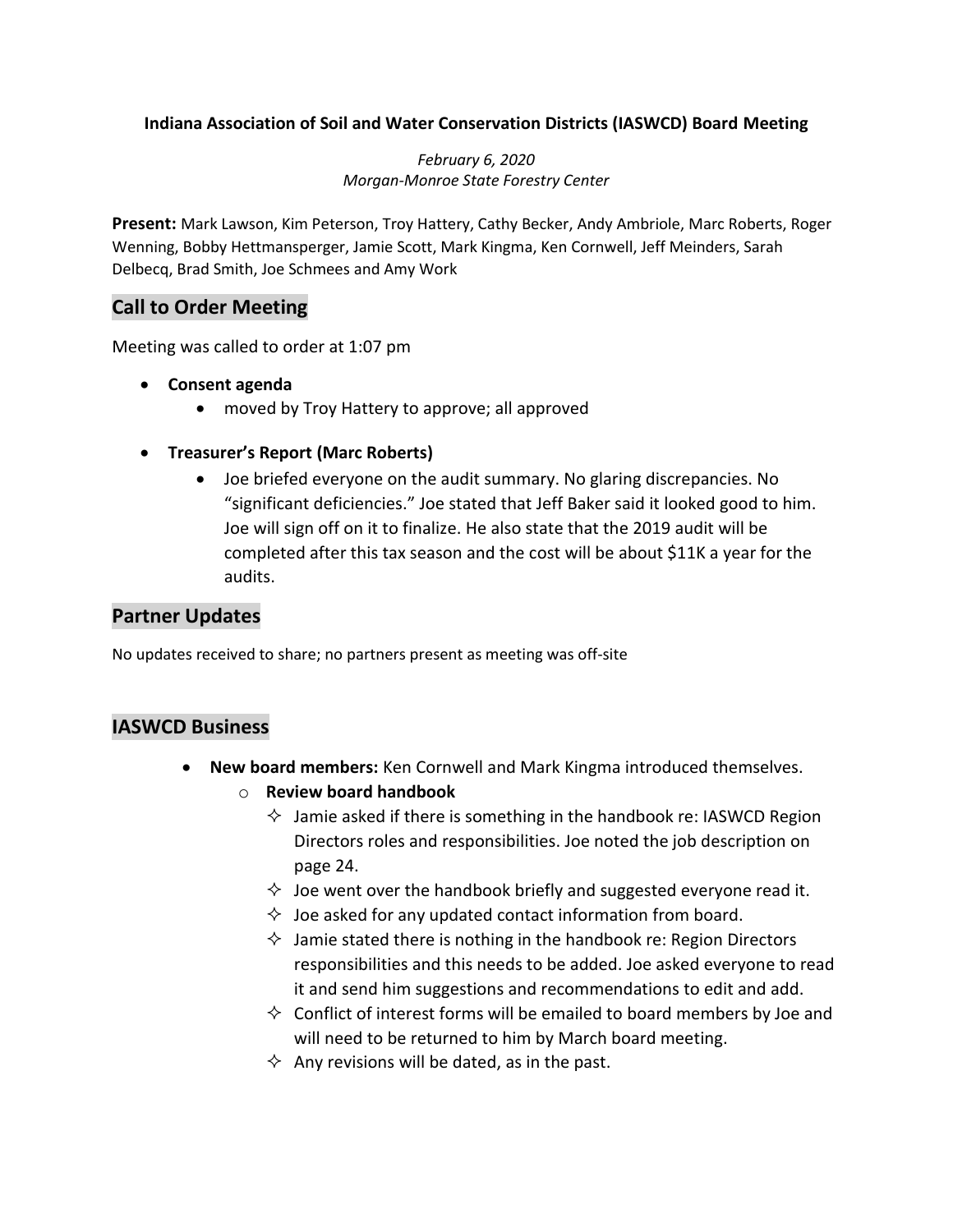- **Business Meeting Minutes** from January 14, 2020. Jamie moved and Kim seconded the minutes. No corrections needed. All approved. Minutes can now be posted on the IASWCD website.
- **2020 SWCD Annual Conference wrap up** 
	- Amy passed out the Conference Evaluation Summary booklet to board and highlighted a few items to discuss including Legislative Breakfast. Sarah D. took notes for Amy regarding comments and details from board.

### **NACD updates**

- **Las Vegas meeting**  Roger, Bobby, Joe and Amy attending
	- Resolution email sent regarding how the hearings work
- **March DC fly-in** March 25
	- **Jerry (NRCS) will be there 1 of 2 days and he has training on the** other day.
	- De briefed new members on what the DC fly-in is. Marc moved that we send Roger, Jamie, Jeff, Sarah and Gene Schmidt to DC for the fly-in. Cathy seconded.
	- Jamie Scott moved to amend the attendee list:
		- Amended to strike Jeff and put Joe in as an attendee. Final group attending: Roger, Jamie, Sarah, Joe and Gene Schmidt.
	- **Voted and all approved. No one opposed.**

### **Meeting with ISDA, SSCB and IASWCD on March 5**

- o Discussion regarding this upcoming meeting.
- $\circ$  Board agreed to send Jamie, Roger and Joe to this meeting on behalf of the IASWCD board.

### **Legislative Updates**

- o Joe gave update on Senate Bill 99.
- o Joe informed about Senate Bill 368 (carbon sequestration, forest preservation and farming practices)
- o Joe gave update on the two Legislative Trainings, hosted by IASWCD, with Cress Hizer and Joe presenting over the past two months.

### **Review of Standing Committees**

- $\circ$  Executive committee executive board members
- $\circ$  Finance committee treasurer is chair and a few others